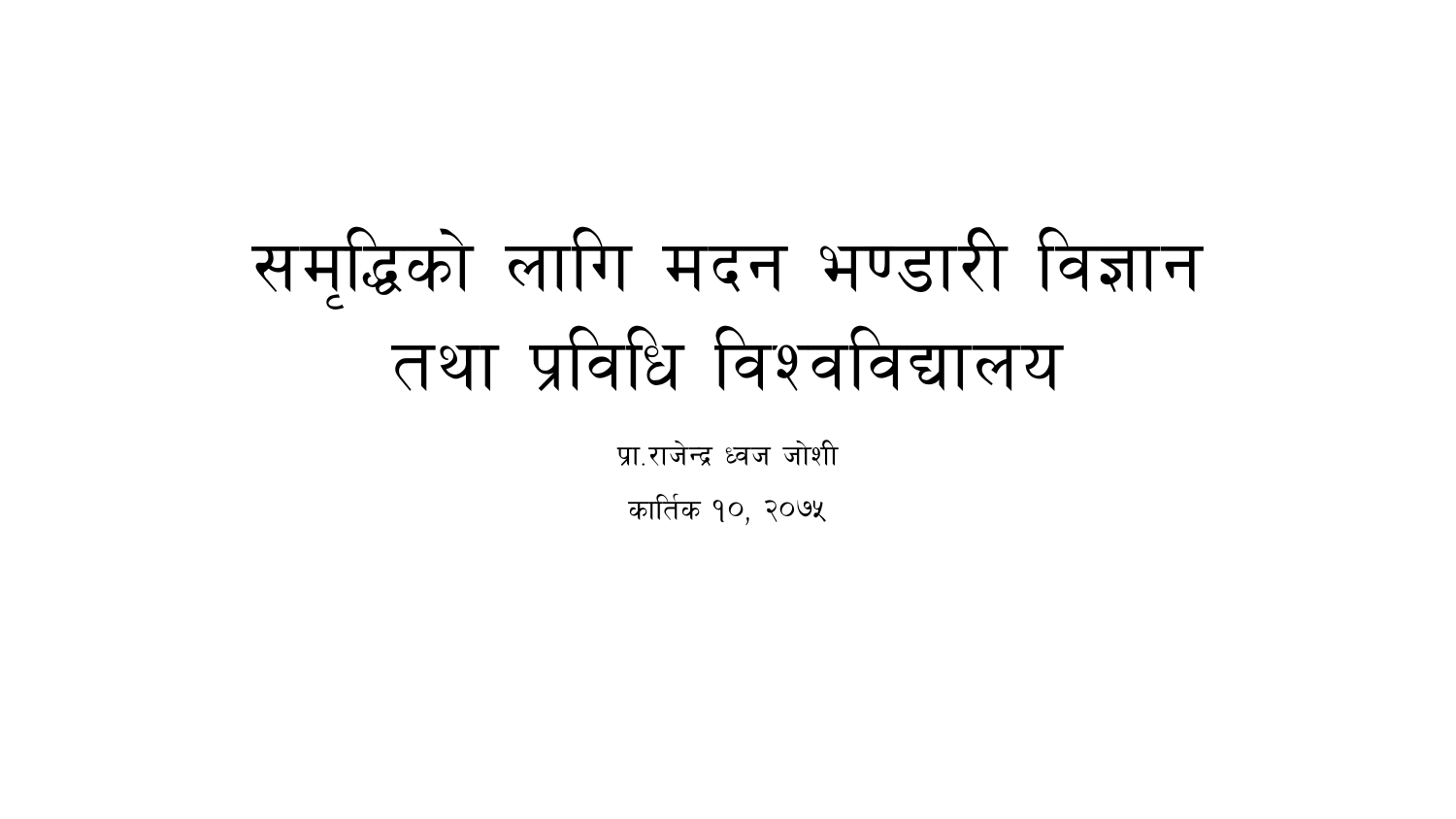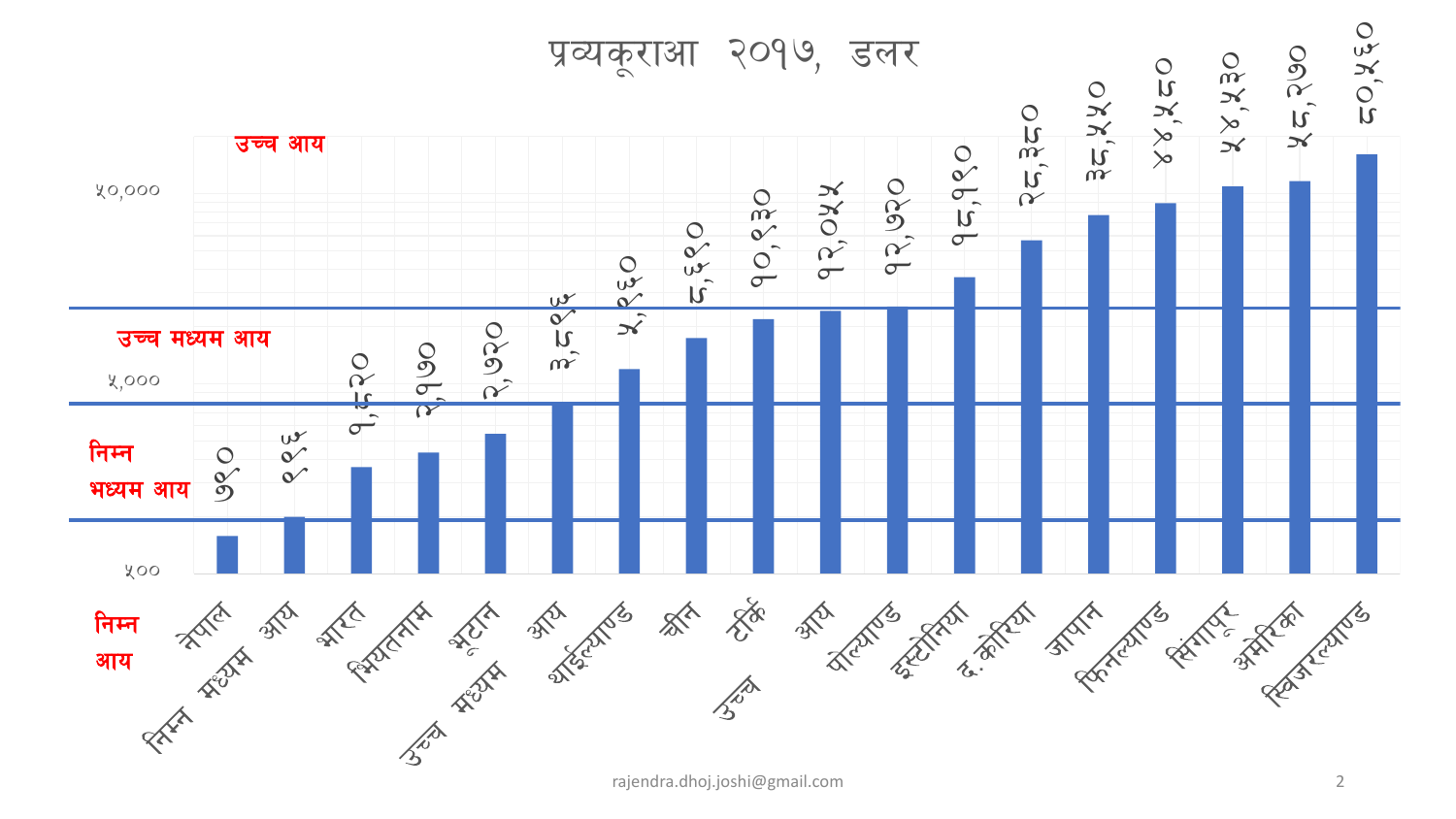| देश      | <u>निम्न आय</u> |                  | उच्च आय |                  | निम्न आयबाट                  | प्रव्यकुराआ वृद्धि, |
|----------|-----------------|------------------|---------|------------------|------------------------------|---------------------|
|          | ई सम्बत         | प्रव्यकुराआ, डलर | ई सम्बत | प्रव्यकुराआ, डलर | उच्च आय पुग्न<br>लागेको वर्ष | गुणा                |
| द.कोरिया | १९७५            | ६५०              | १९९६    | 93080            | २१                           | 20.9                |
| जापान    | १९६३            | 699              | 9559    | १३८२०            | २३                           | 20.0                |
| सिंगापुर | 9559            | QXO              | 9999    | 9२९८०            | २३                           | 99.3                |
| स्पेन    | 9954            | 930              | 9990    | १२२२०            | २५                           | 95.9                |
| ग्रीस    | $ds$ $g$        | ७९०              | 9994    | 92890            | 95                           | 94.9                |
| पोर्चुगल | 9959            | 990              | २००३    | 93230            | 38                           | 95.9                |
| नेपाल    | २०१७            | ७९०              | २०५०    | १२०५६            | ३३                           | 94.3                |

सन् २०५० सम्ममा नेपाल उच्च आयको मुलुक बन्न सक्दछ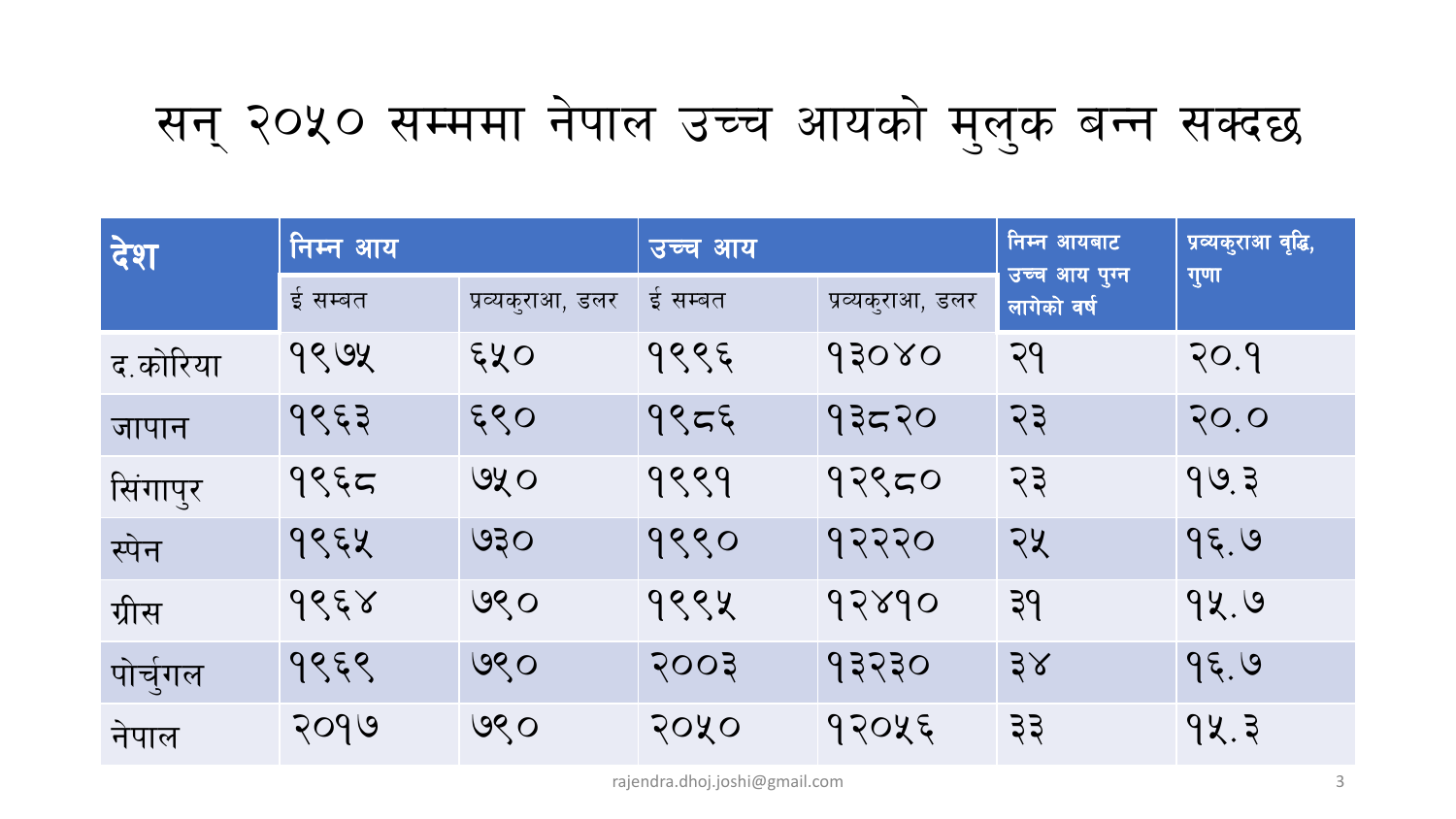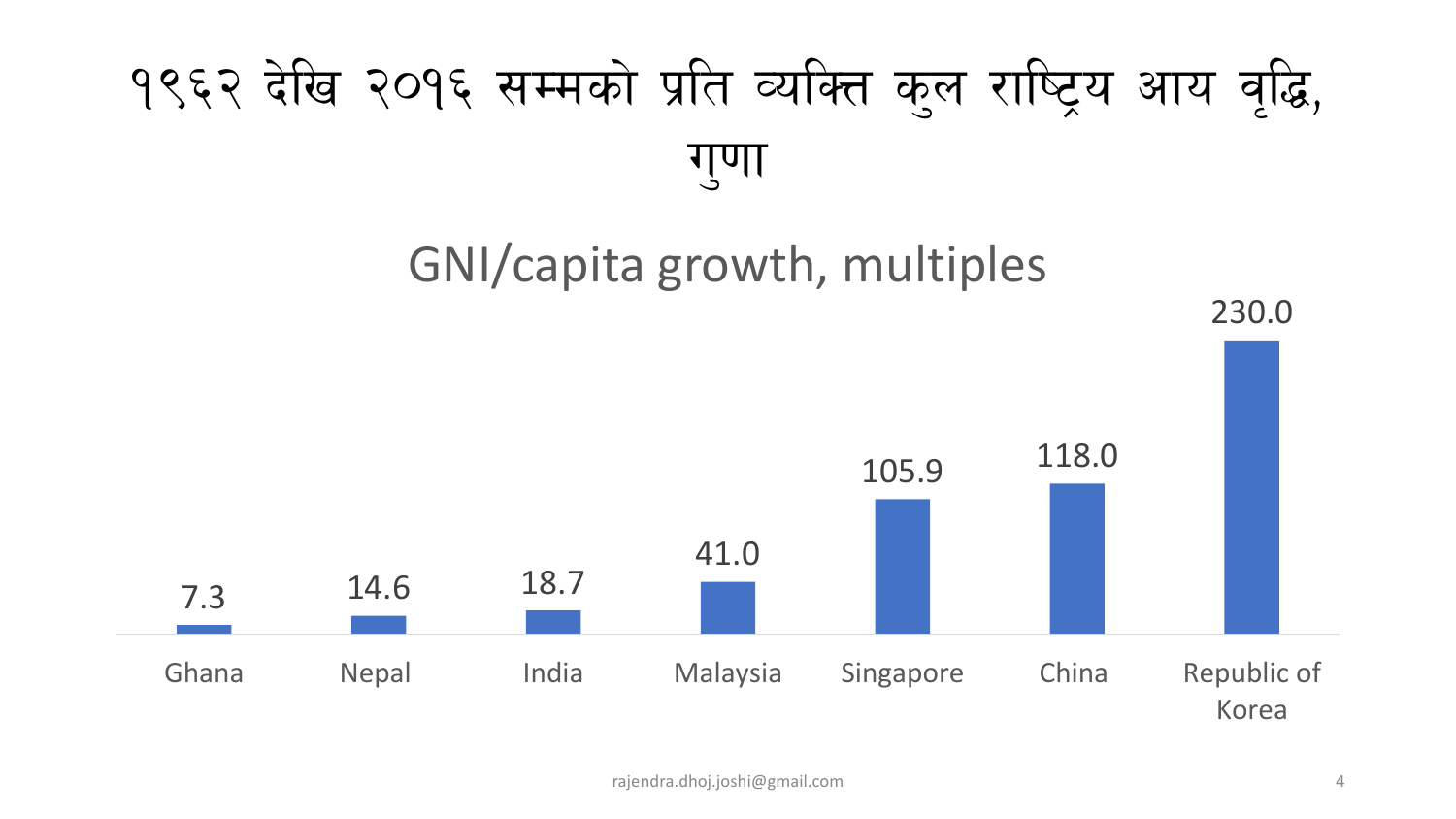### उच्च आयको मुलुक बन्ने होड

- •रवाण्डाः २०३५ मा उच्च मध्यम आय र २०५० उच्च आय
- •भियतनामः २०३५ मा उच्च मध्यम आय भई उच्च आय तर्फ उन्मुख
- •चीन: २०३५ सम्म उच्च आय र २०४९ सम्म पूर्णतया विकसित र अग्रणी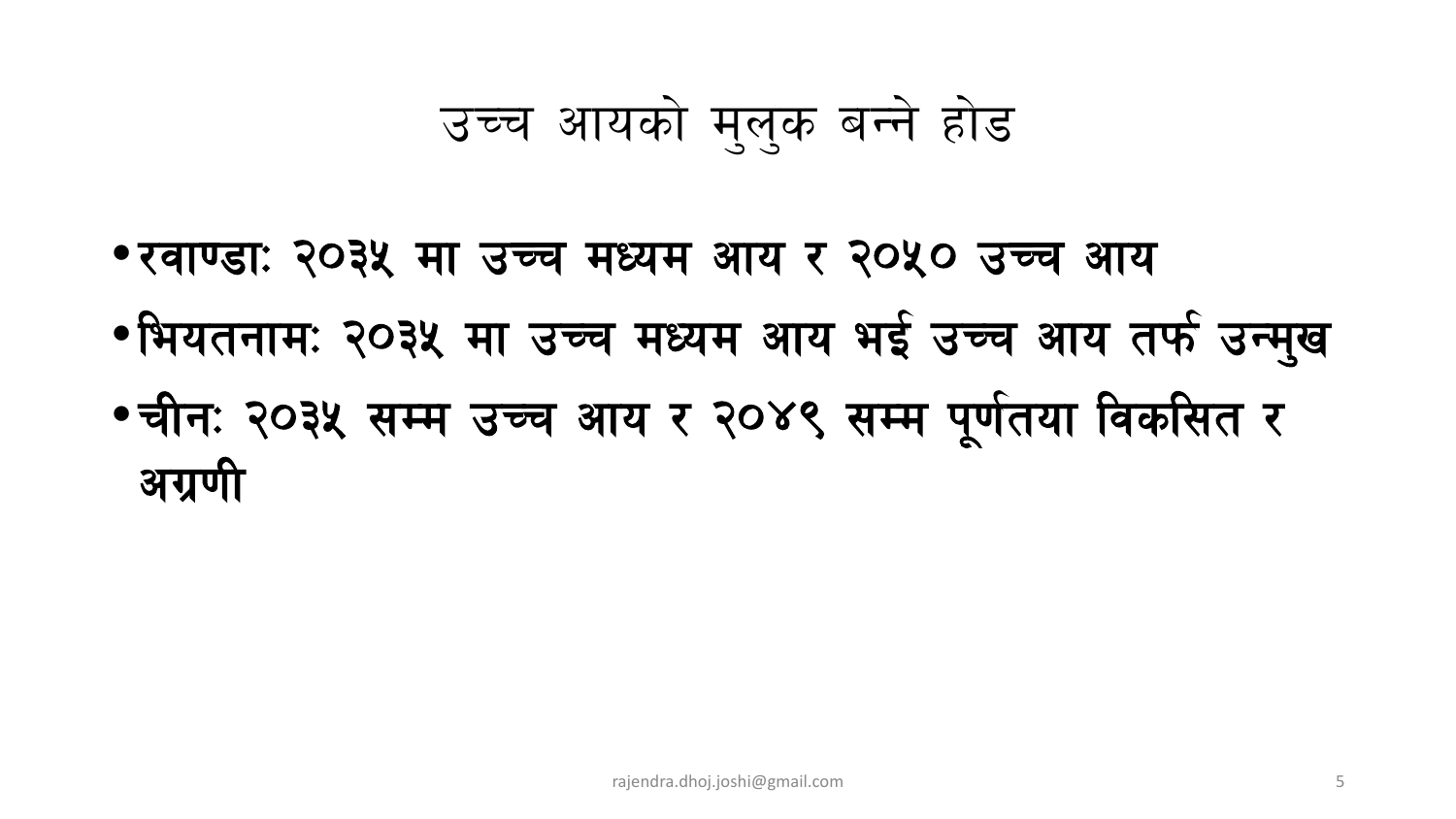## विश्वव्यापी प्रतिस्पर्धात्मक क्षमताको सूचकांक

| सहयोगी वातावरण मानवीय पूंजी   |          | बजार                   | नवप्रवर्तन परितन्त्र  |
|-------------------------------|----------|------------------------|-----------------------|
| संस्थागत प्रणाली              | ास्वास्थ | उत्पादनका लागि<br>बजार | व्यवसायिक<br>गतिशिलता |
| भौतिक पूर्वाधार सीप           |          | श्रम बजार              | नवप्रवर्तन क्षमता     |
| सूचना संचार<br>प्रविधि प्रयोग |          | वित्तिय प्रणाली        |                       |
| आर्थिक स्थायित्व              |          | बजारको आकार            |                       |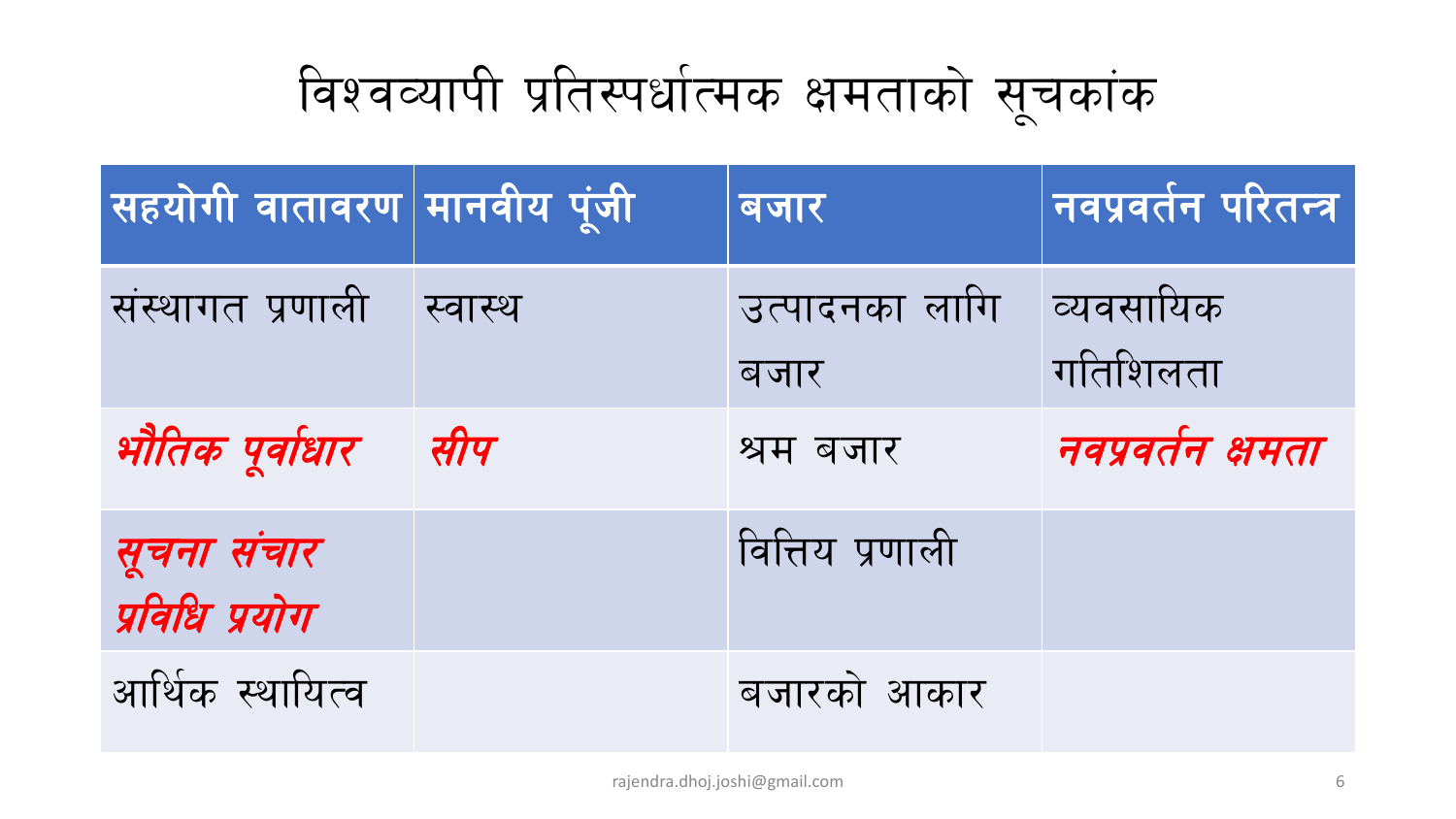## प्रतिस्पर्धात्मक क्षमताको वरियाताकममा १०९ स्थानमा छ

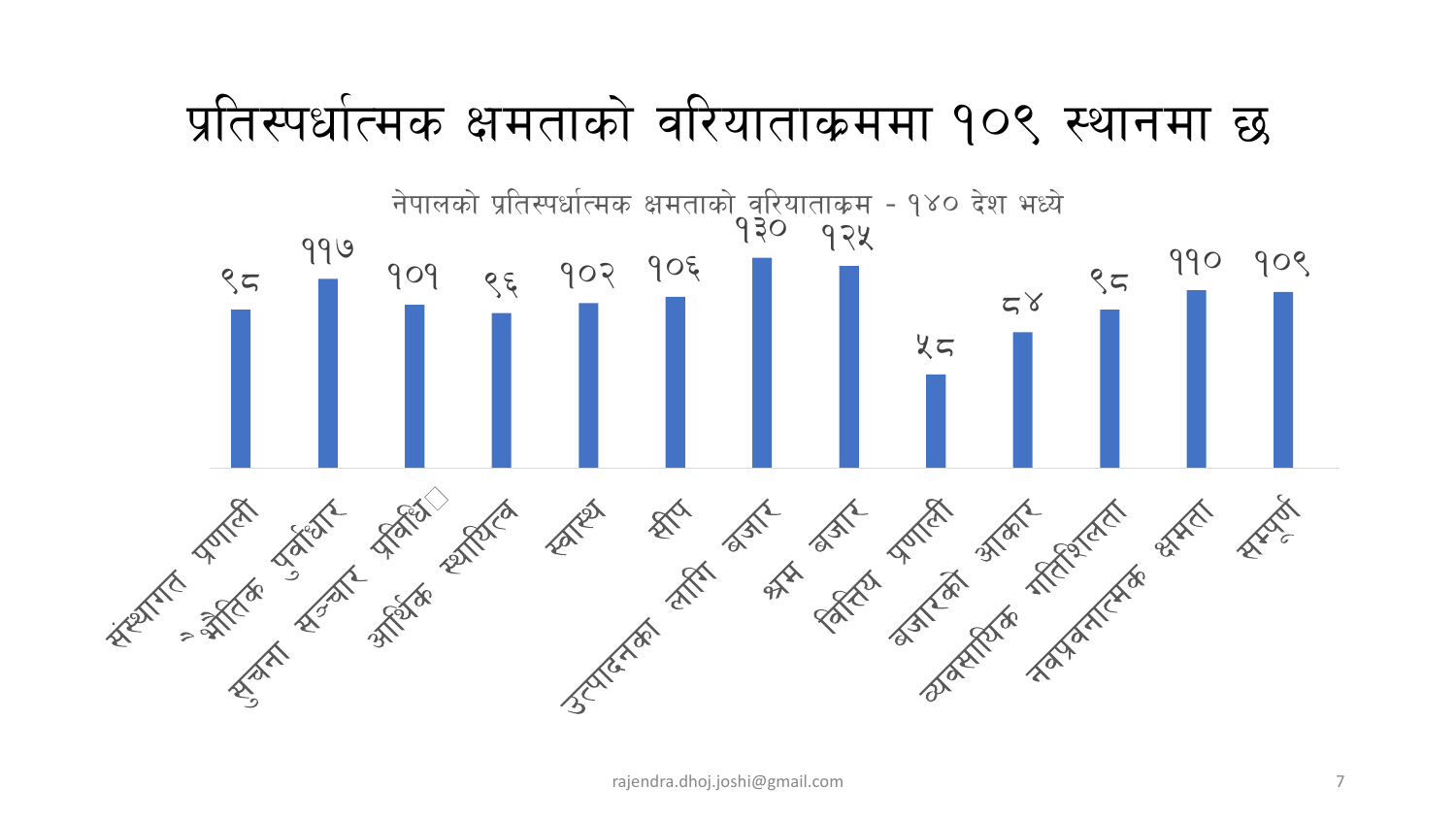## १२ सूचक मध्ये द मा नेपालको अंक ५० भन्दा कम -नवप्रवर्तनात्मक क्षमतामा २९ मात्र

नेपालको प्रतिस्पर्धात्मक क्षमताको अंक पूर्णांक १०० मा

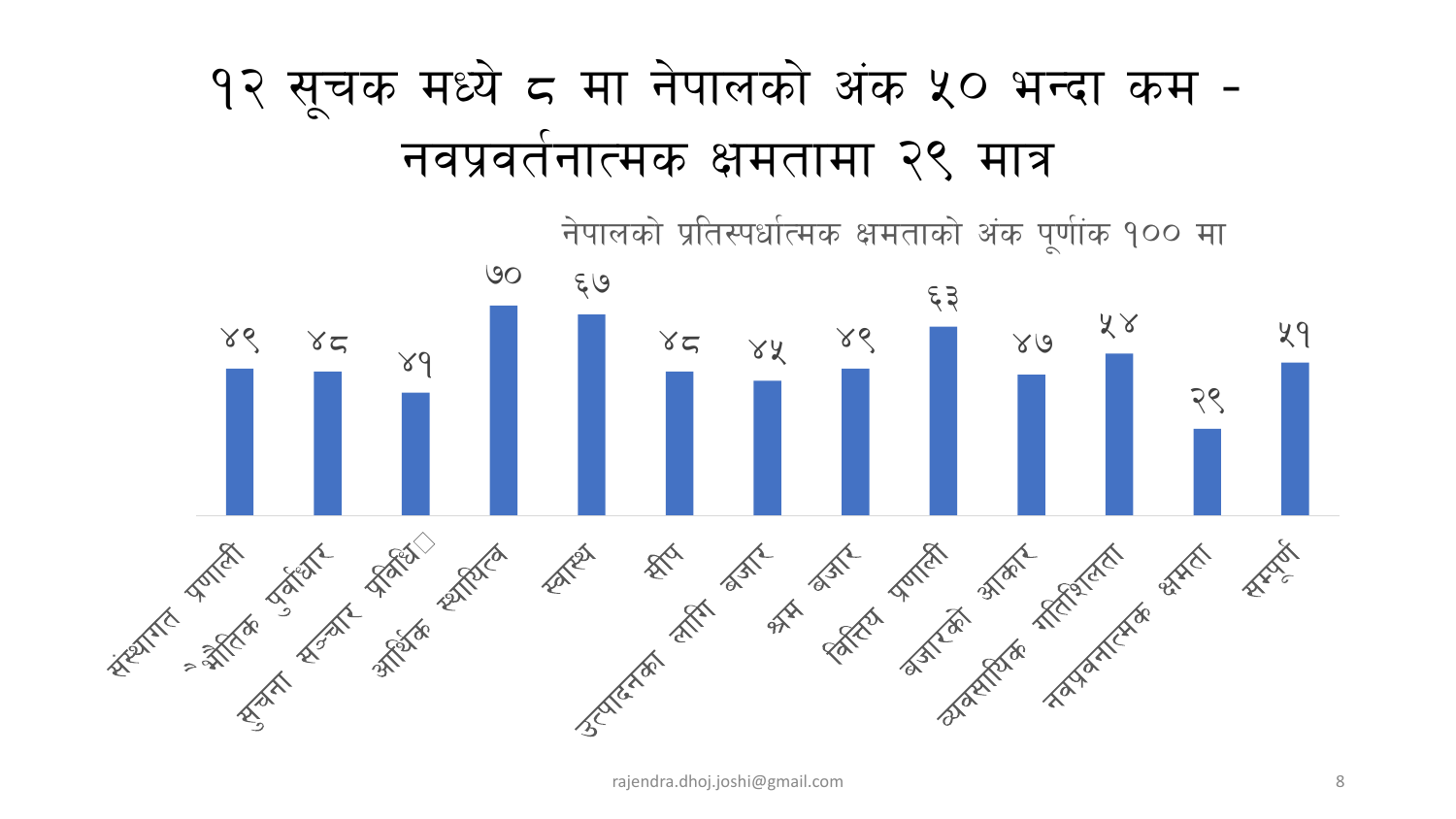## धनी हुनको लागि प्रतिस्पर्धात्मक क्षमता अभिवृद्धि गर्नु पर्दछ

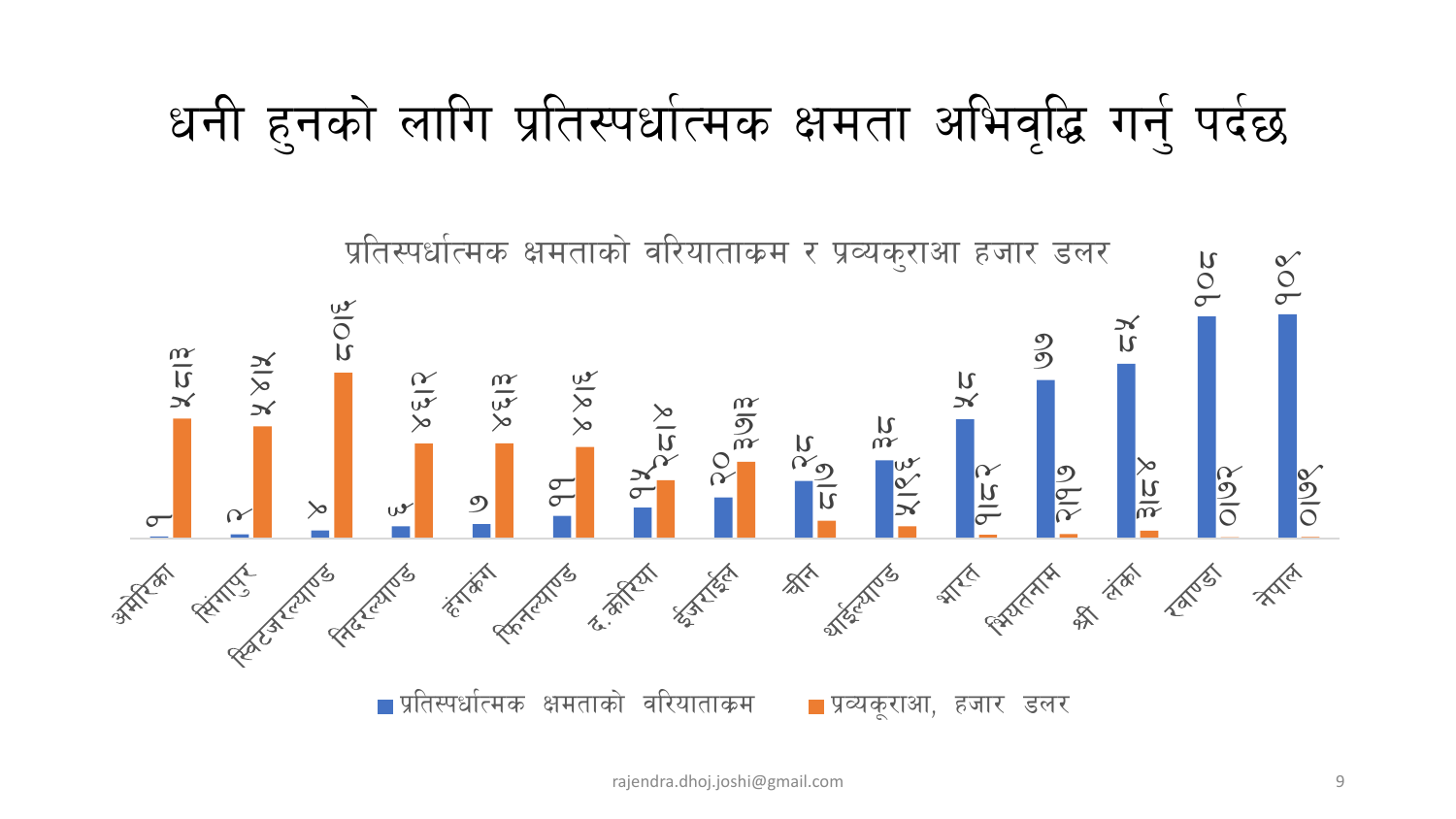कुल ग्राहस्थ उत्पादन बृद्धिको ईतिहास

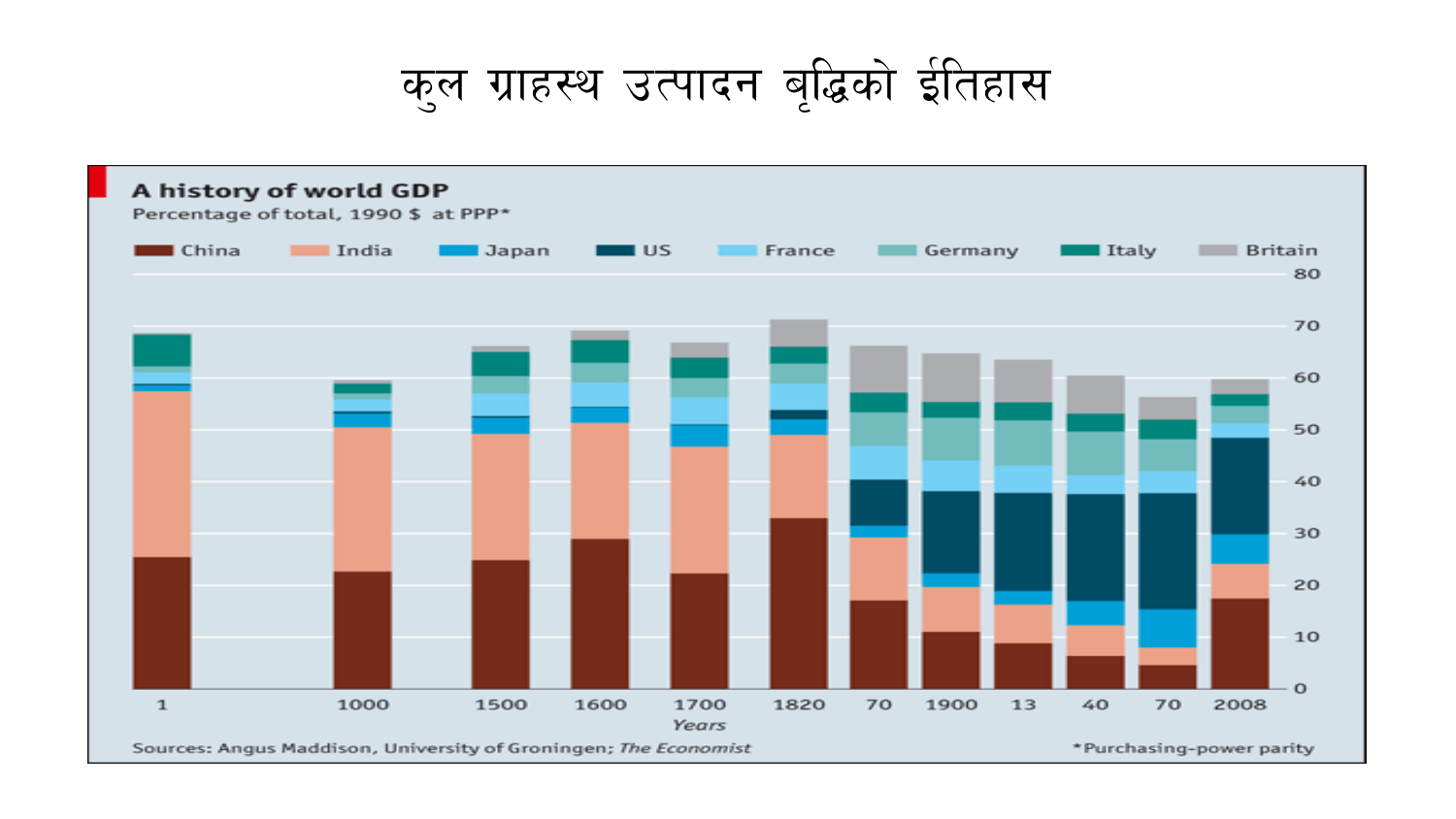

rajendra.dhoj.joshi@gmail.com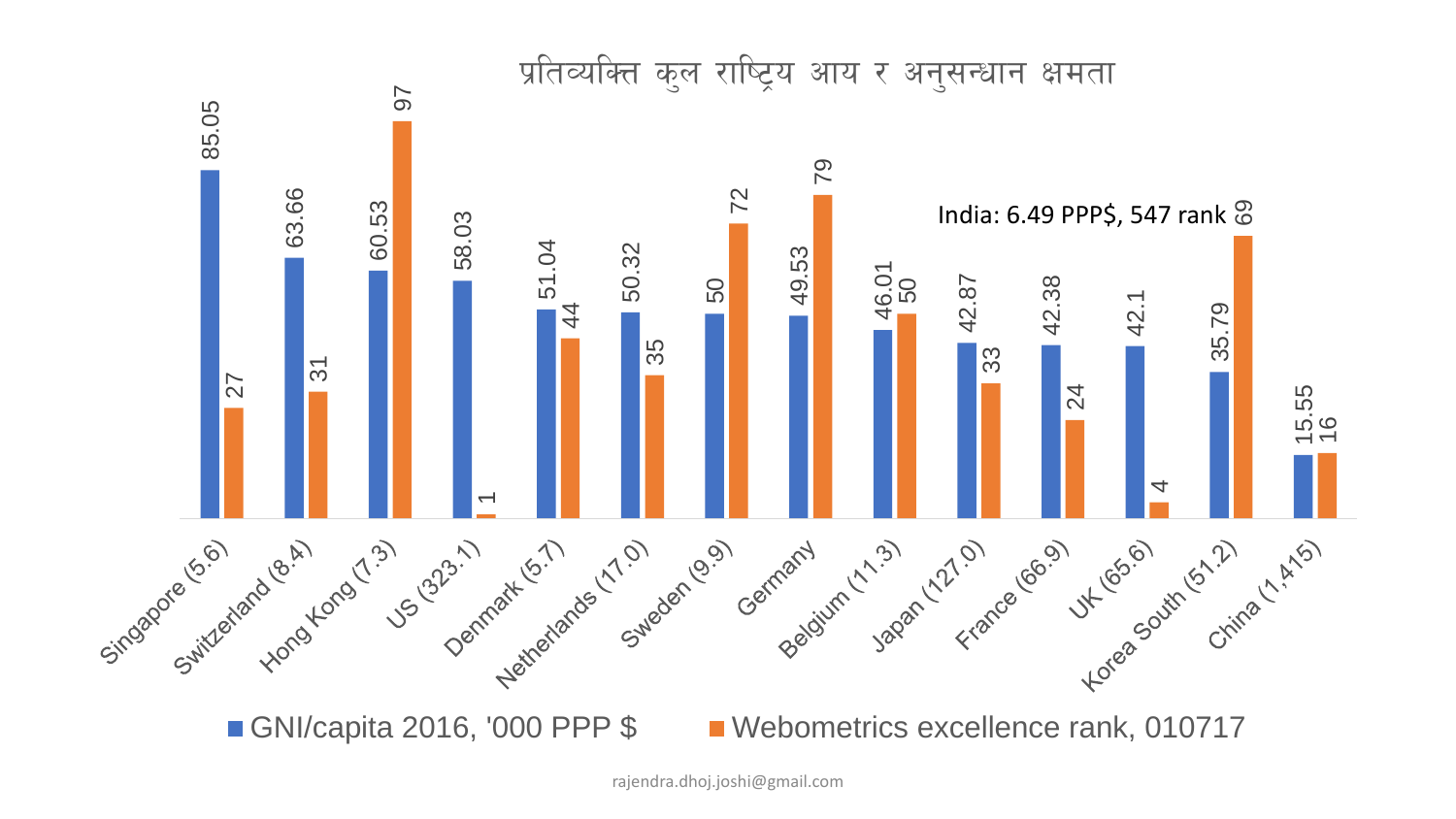| <b>Country</b>   | Excellence ranking, Web Ranking, July 2017 | GNI/Capita 2016, US\$ Income Group |                |
|------------------|--------------------------------------------|------------------------------------|----------------|
| <b>USA</b>       | 1, Harvard University                      | 56,180                             | H <sub>l</sub> |
| <b>China</b>     | 16, Tshinghua University                   | 8,260                              | <b>UMI</b>     |
| <b>Singapore</b> | 27, Singapore National University          | 51,880                             | H <sub>1</sub> |
| <b>Germany</b>   | 79, Ruprecht Karl University Heidelberg    | 43,660                             | H <sub>1</sub> |
| Korea Rep.       | <b>69, Seoul National University</b>       | 27,600                             | H <sub>l</sub> |
| <b>India</b>     | 547, IIT, Mumbai                           | 1,680                              | <b>LMI</b>     |
| <b>Uganda</b>    | <b>910, Makerere University</b>            | 660                                | Ш              |
| Latvia           | 1496, University of Latvia                 | 14,630                             | H <sub>1</sub> |
| <b>Nepal</b>     | <b>2045, Tribhuvan University</b>          | 730                                | $\mathsf{L}$   |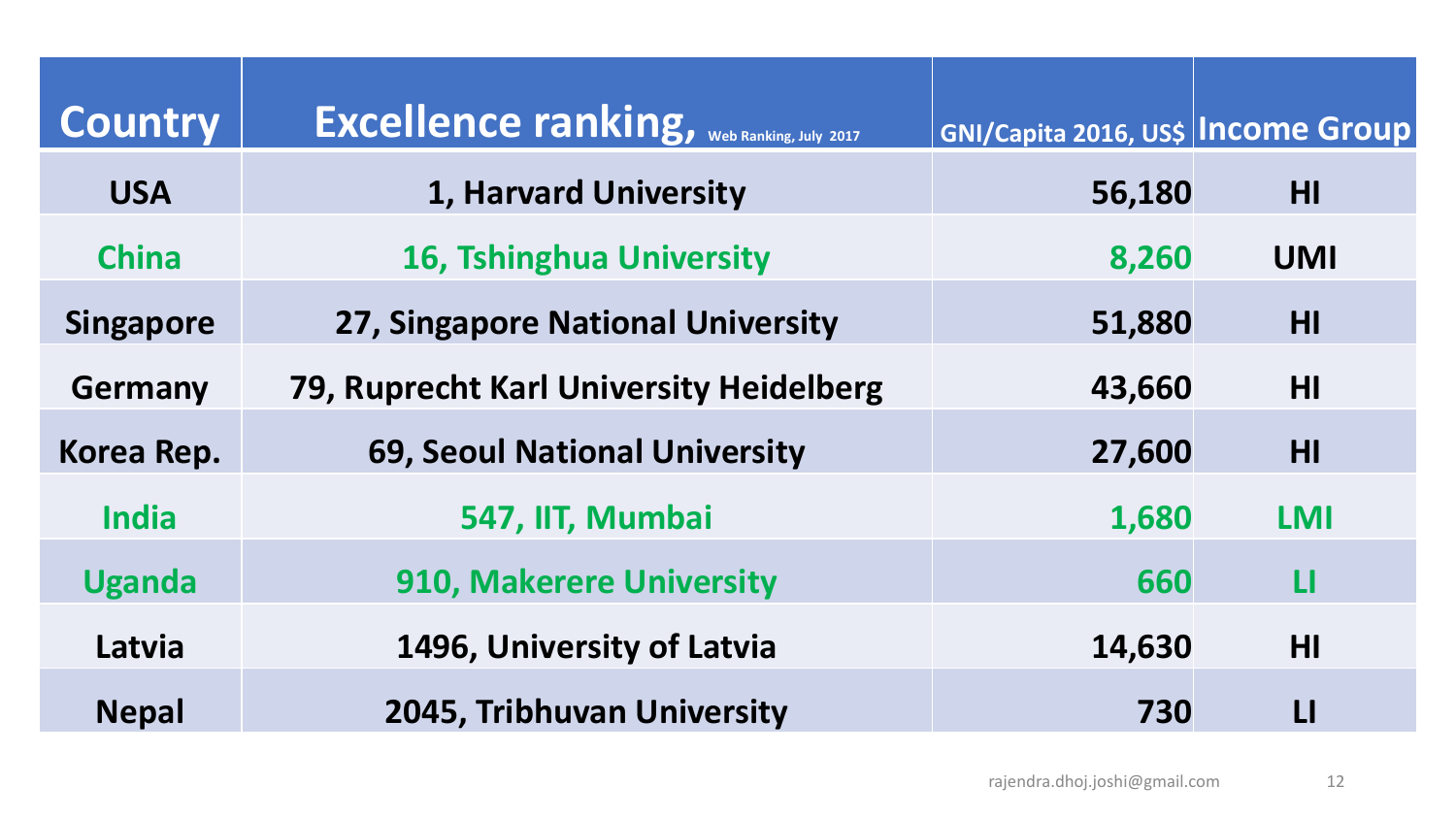|          |                                           | विश्व        | प्रव्यकुराआ, हजार |             |
|----------|-------------------------------------------|--------------|-------------------|-------------|
| देश      | अनुसन्धानमा सबभन्दा उत्कष्ट विश्वविद्यालय | वरियाताकम    | डलर               | आयसमूह      |
| अमेरिका  | हारभार्ड                                  | $\mathbf{q}$ | ४८,२७०            | उच्च        |
| चीन      | सिन्हुवा                                  | 98           | 5,550             | उच्च मध्यम  |
| सिंगापुर | सिंगापुर नेशनल                            | २९           | ४४,५३०            | उच्च        |
| जर्मनी   | रुप्रेख्ट कार्ल हाईडेलवर्ग                | 95           | 83,880            | उच्च        |
| द.कोरिया | सउल नेशनल                                 | ७५           | २८,३८०            | उच्च        |
| भारत     | आई आई टी मुम्बई                           | ५६२          | 9,520             | निम्न मध्यम |
| उगाण्डा  | माकेरेरे                                  | ९२८          | 600               | निम्न       |
| लाटभिया  | लाटभिया                                   | १४८५         | 98,980            | उच्च        |
| नेपाल    | त्रिभुवन                                  | 9950         | 1990              | निम्न       |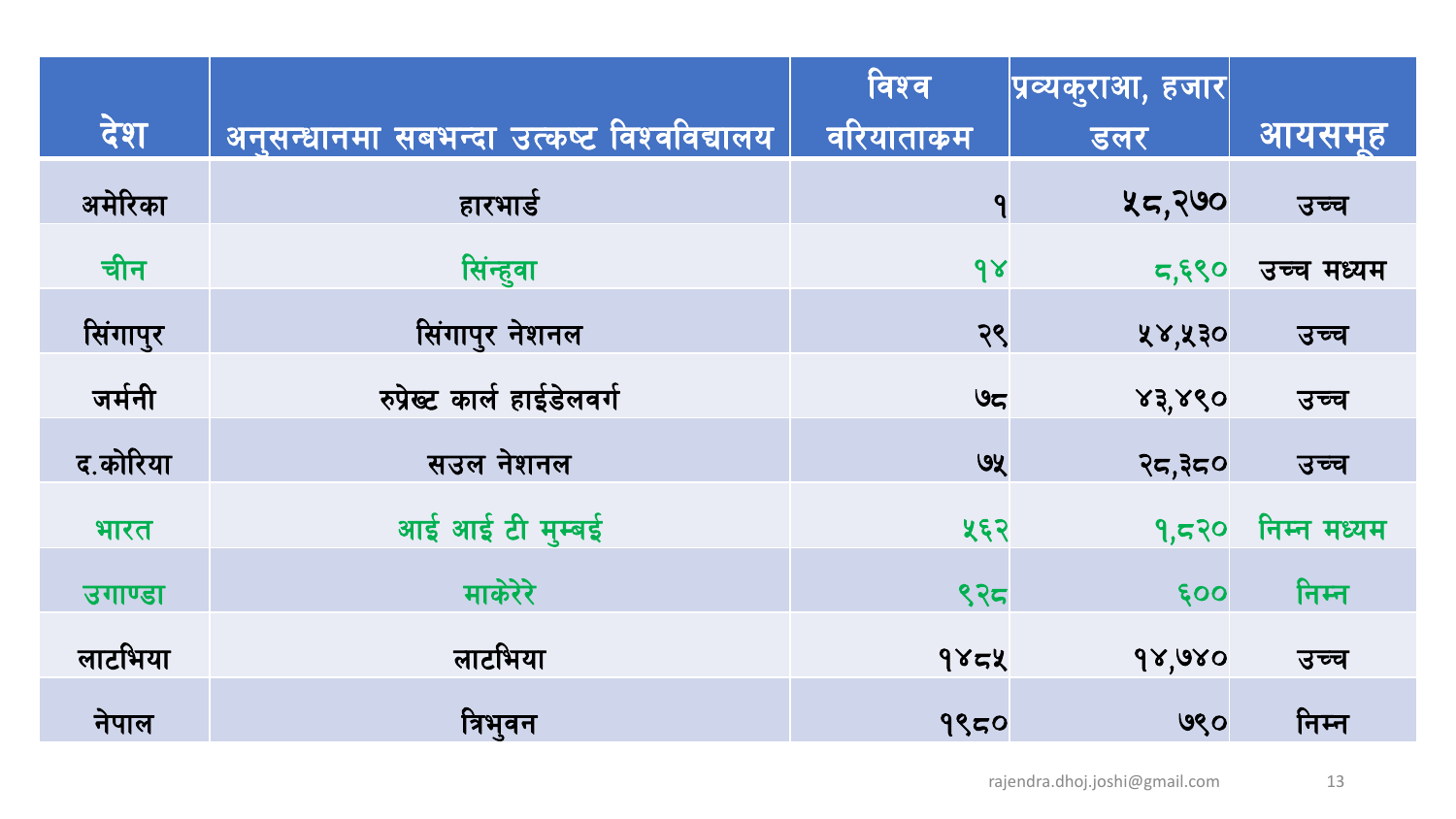#### मूल्य अभिवृद्धिको हद ज्ञान र प्रविधिको विशिष्टतामा निर्भर गर्दछ

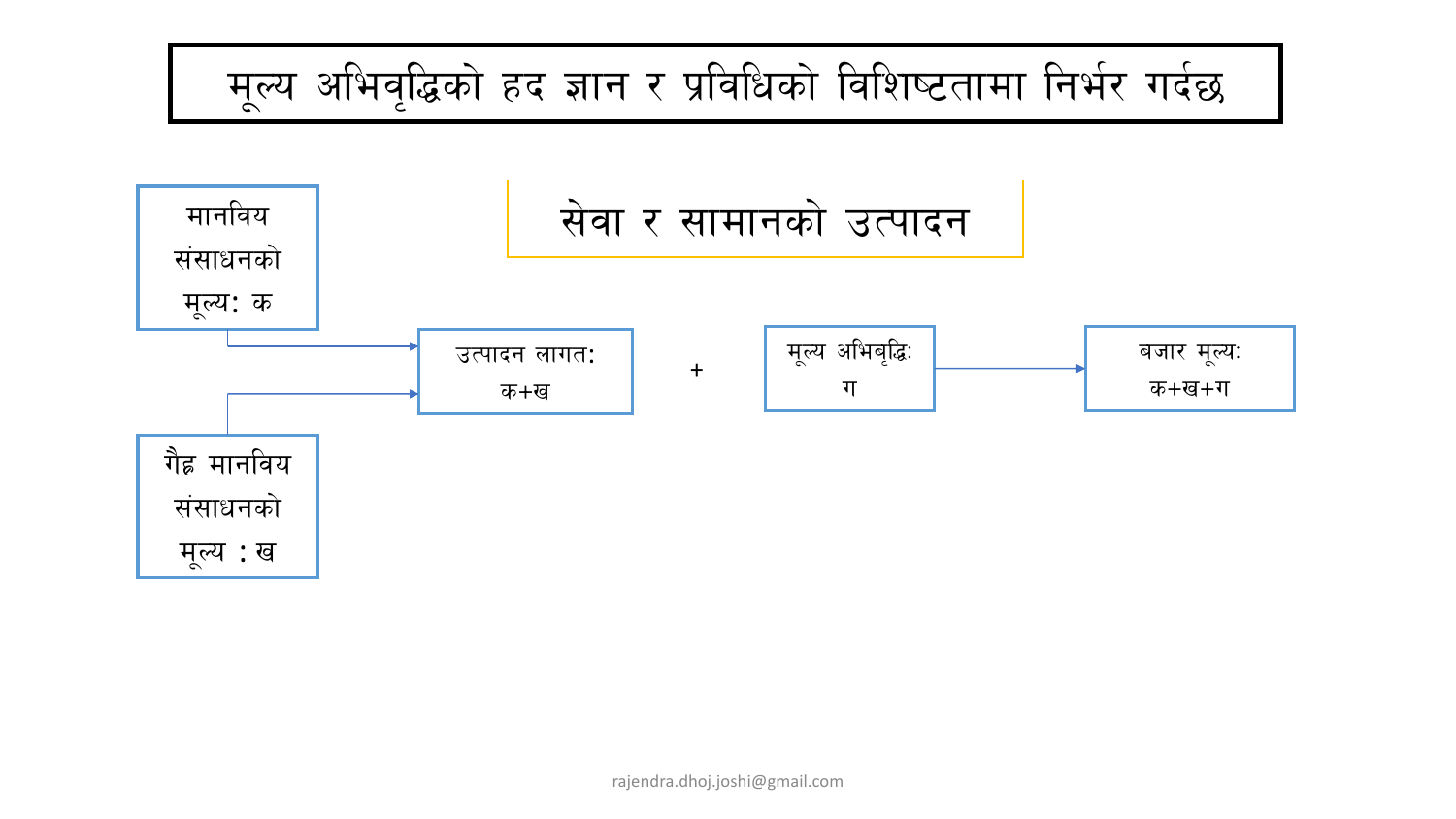

दैनिक उपभोग्य सामान उत्पादकहरुको आम्दानी र नेपालको प्रति व्यक्ति कुल 253 राष्ट्रिय आय २०१६, अरब डलर 91 72 53 41 21 **Toyota Motors** Johnson & Johnson Coca Cola **Nestle** Uniliver **Nepal**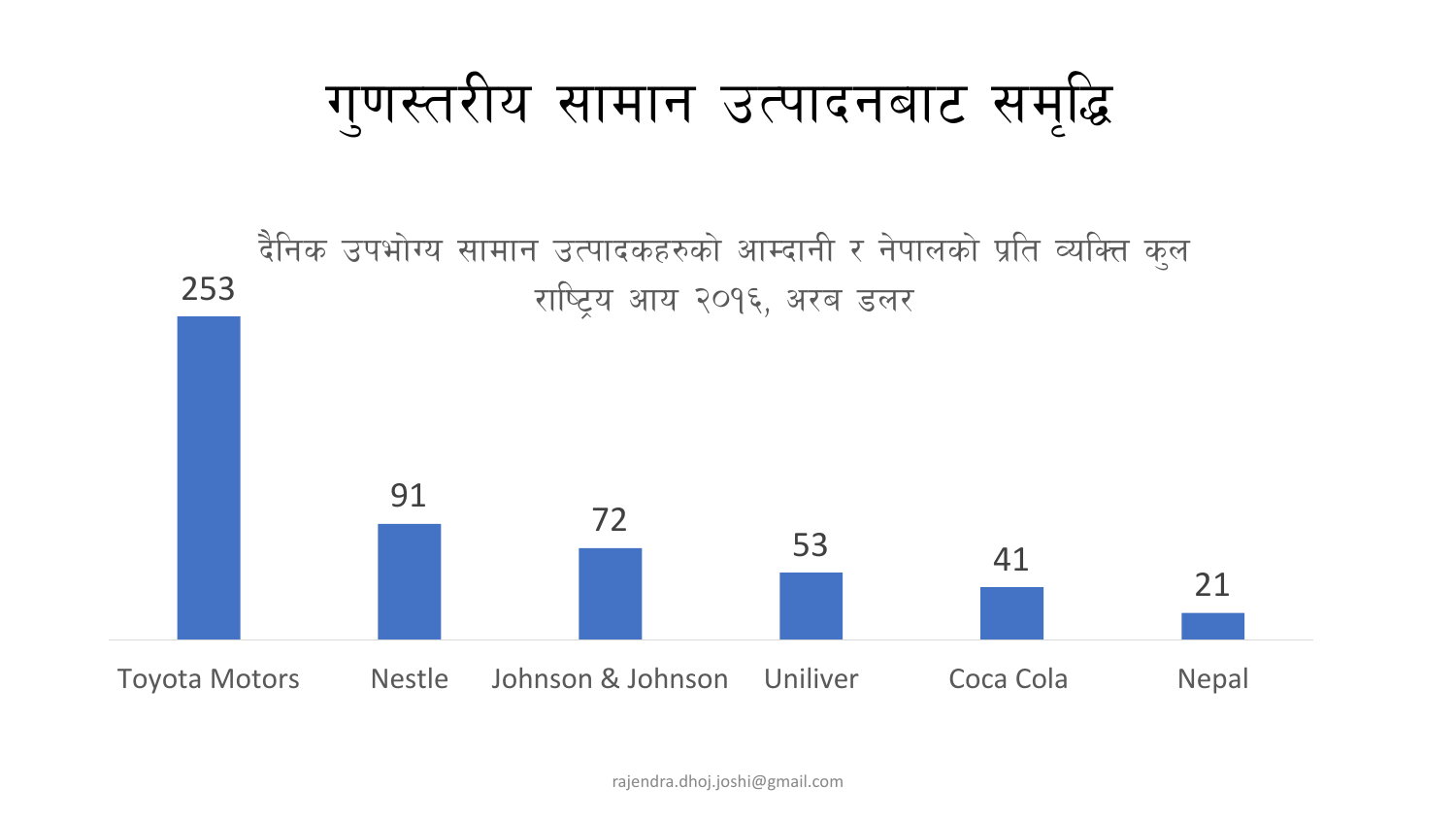## उच्च प्रविधिमा आधारित बस्तु र सेवाबाट समृद्धि

टेक्नोलजी कम्पनीहरुको नाफा र नेपालको बजेट, २०१६, अरब डलर



rajendra.dhoj.joshi@gmail.com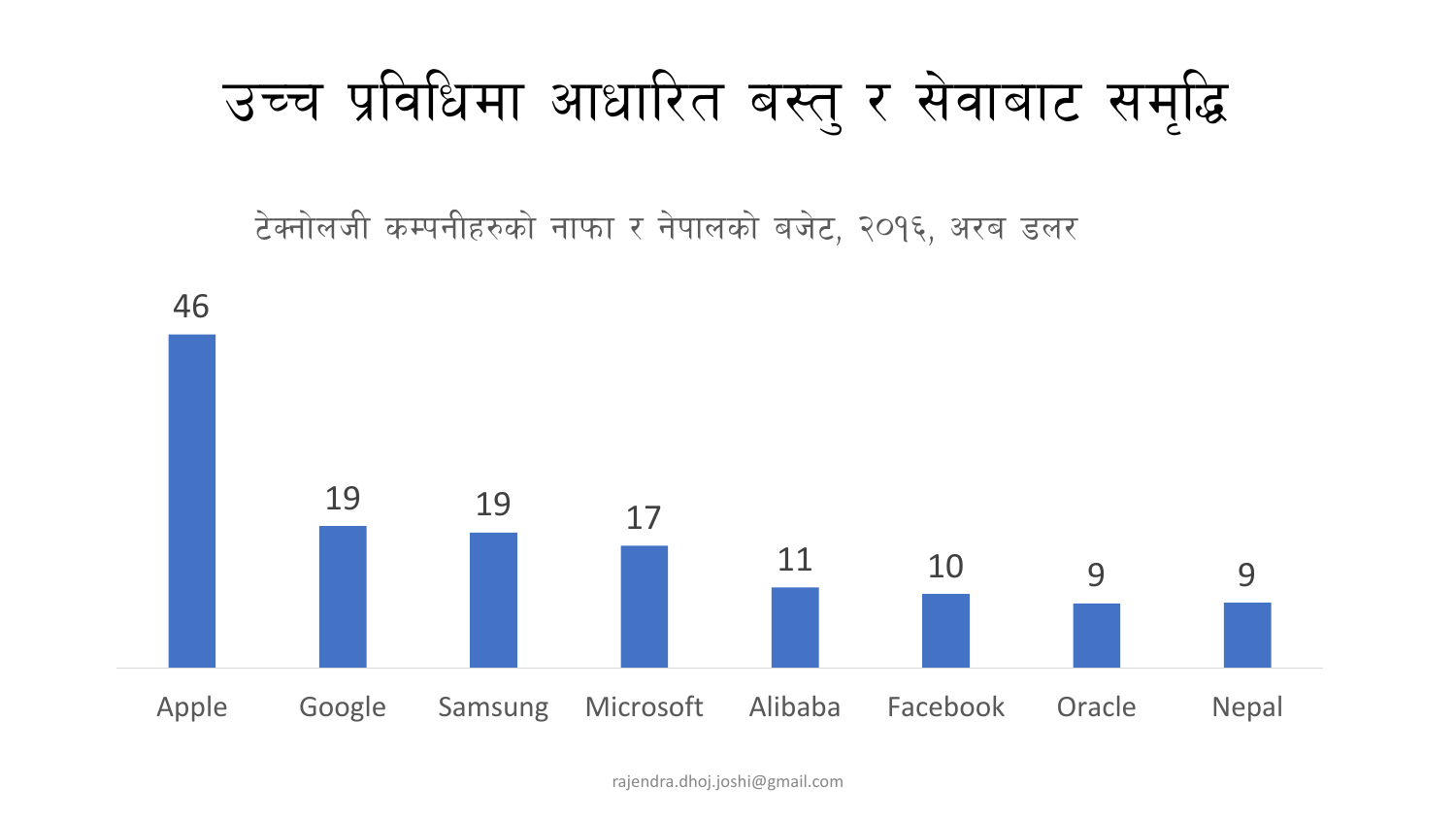ज्ञान र प्रविधिको युगले प्रदान गरेको समृद्धिको अवसर सदुपयोग गर्न सक्नु पर्दछ

Market value Tech and Commodity Companies 2017, Bln US\$

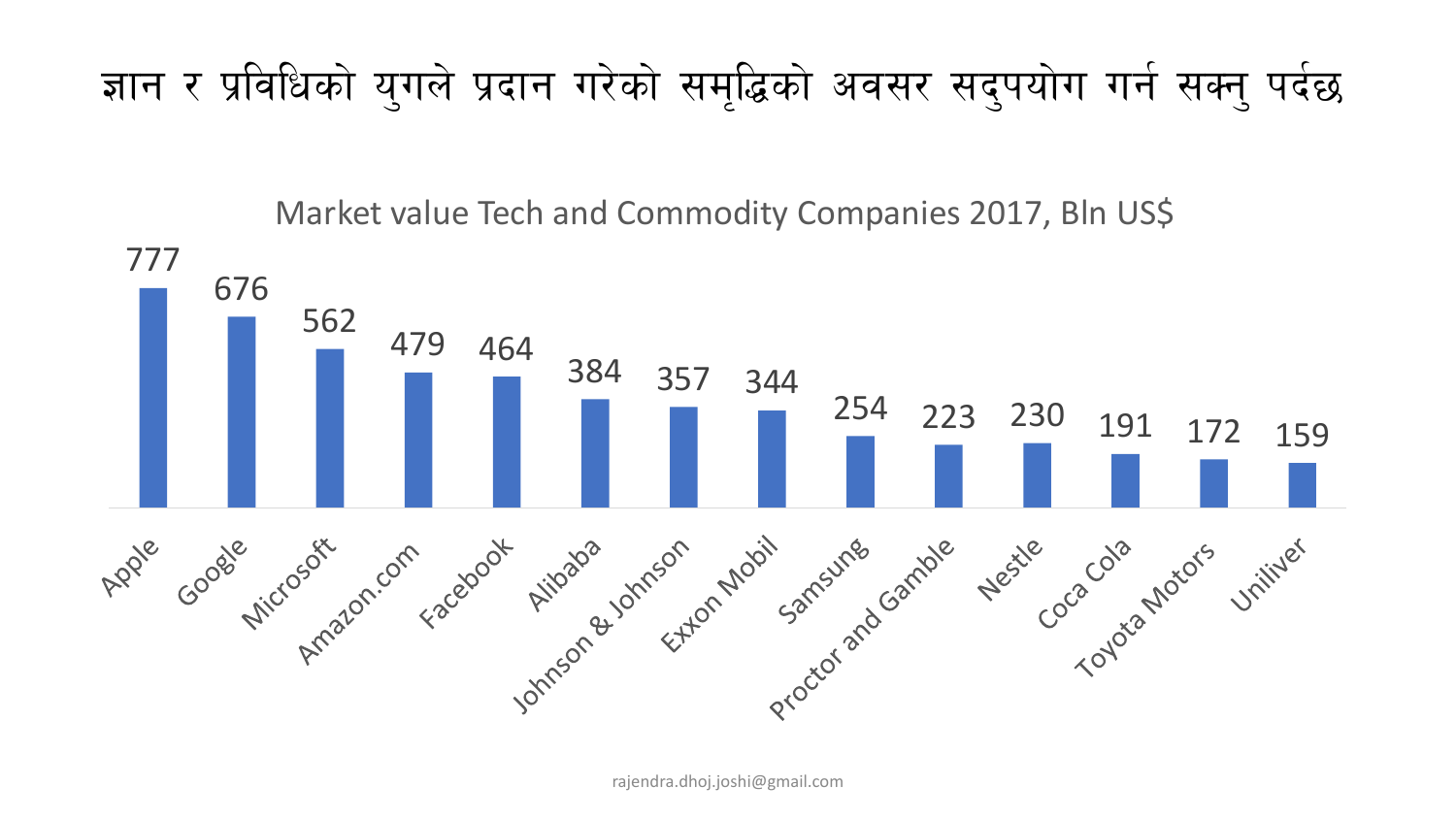#### Share of Engineering, Manufacturing and Construction Graduates, %



rajendra.dhoj.joshi@gmail.com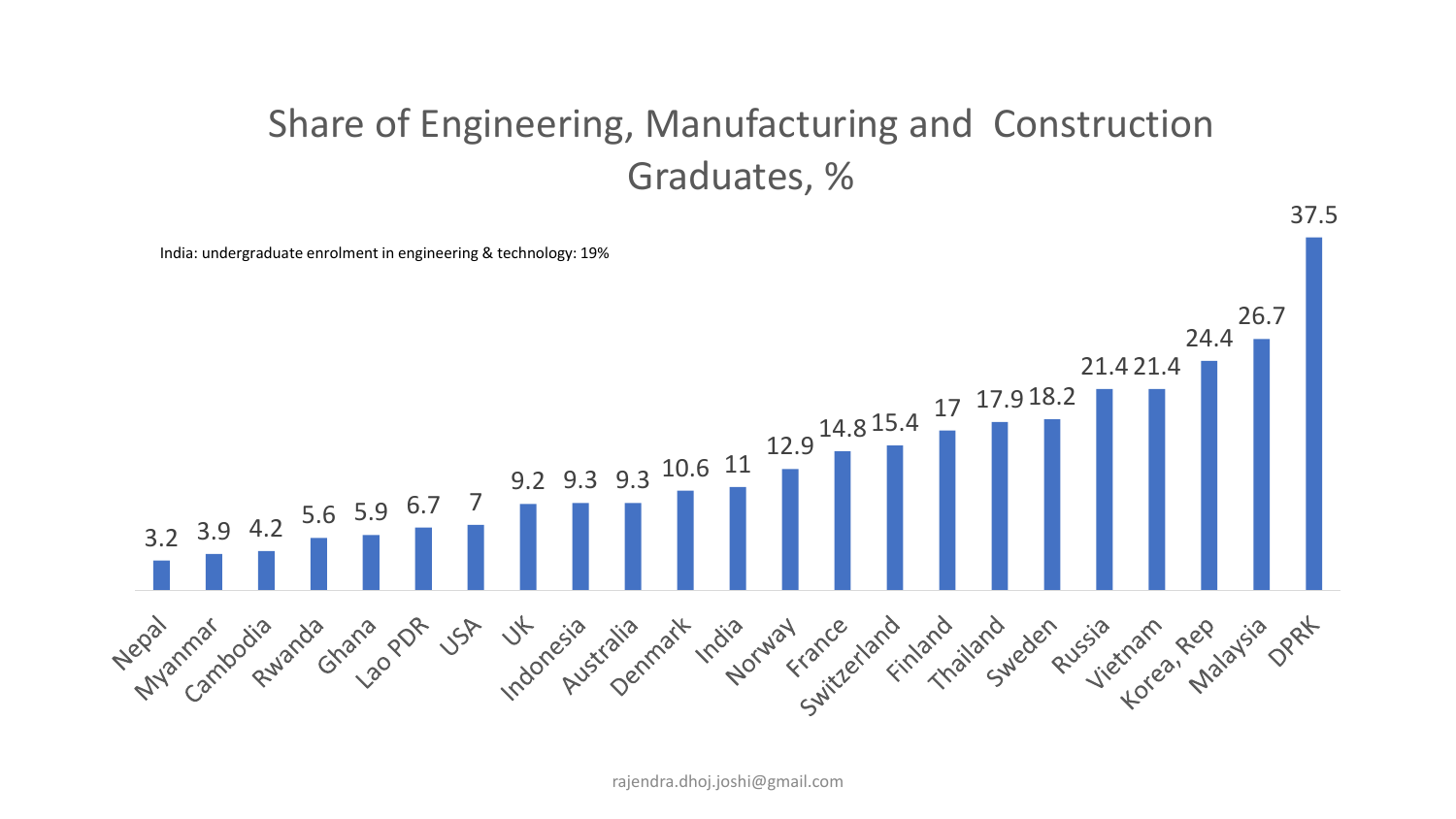- सूचना सञ्चार प्रविधि -इन्टरनेट अफ ठिंगुस र कृत्रिम बुद्धी
- ∙ जलश्रोत
- पहाडी विकास
- ∙ पर्यटन
- •अनुसन्धानको केन्द्रविन्द्
- •मुख्य लक्ष्य : आर्थिक विकासलाई सघाउने
- •विज्ञान प्रविधि तथा अन्य सम्बद्घ विधाहरु
- मदन भण्डारी विज्ञान तथा प्रविधि विश्वविद्यालय : विश्वस्तरीयता तर्फ उन्मुख अनुसन्धानमूखी विश्वविद्यालय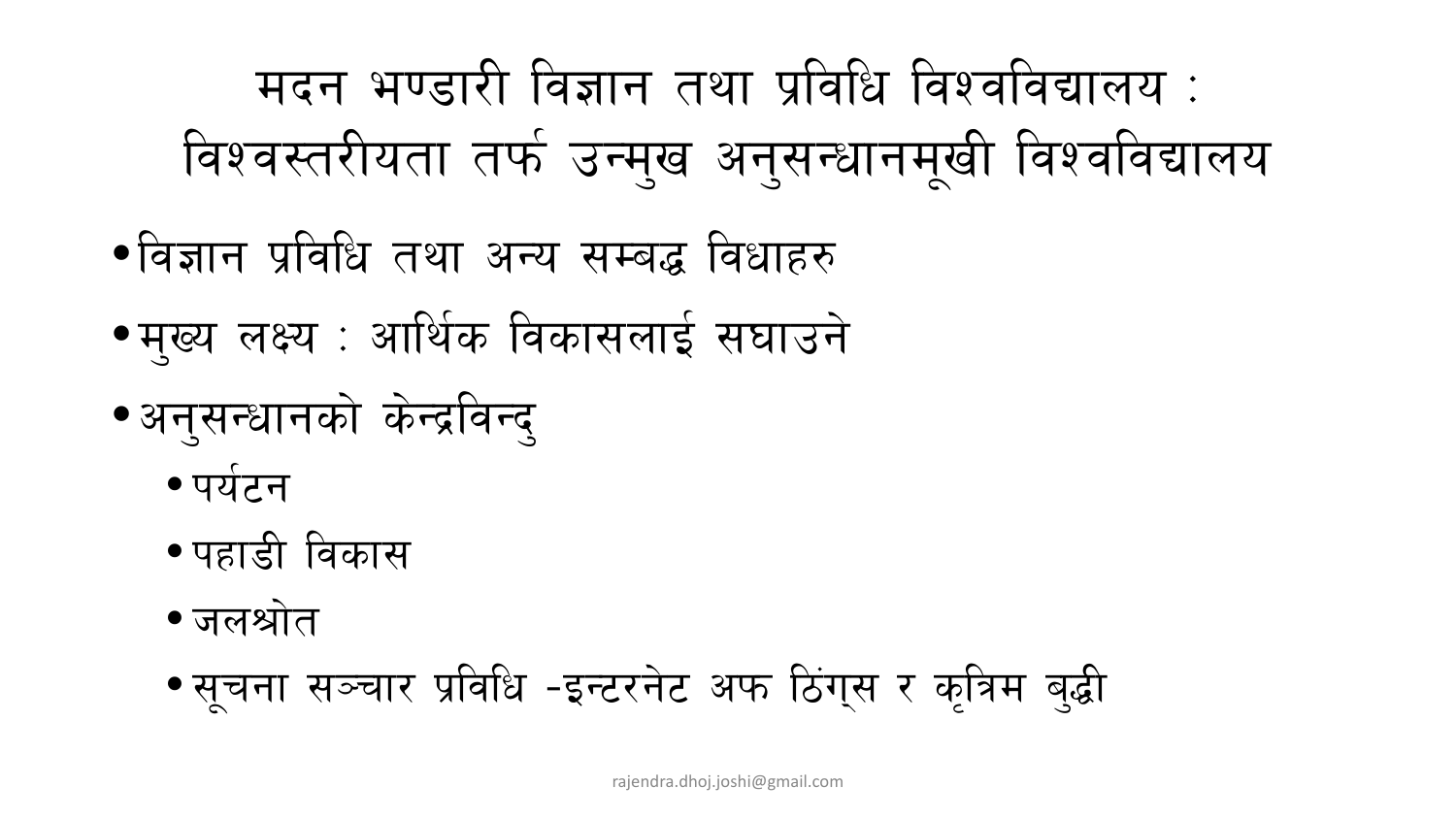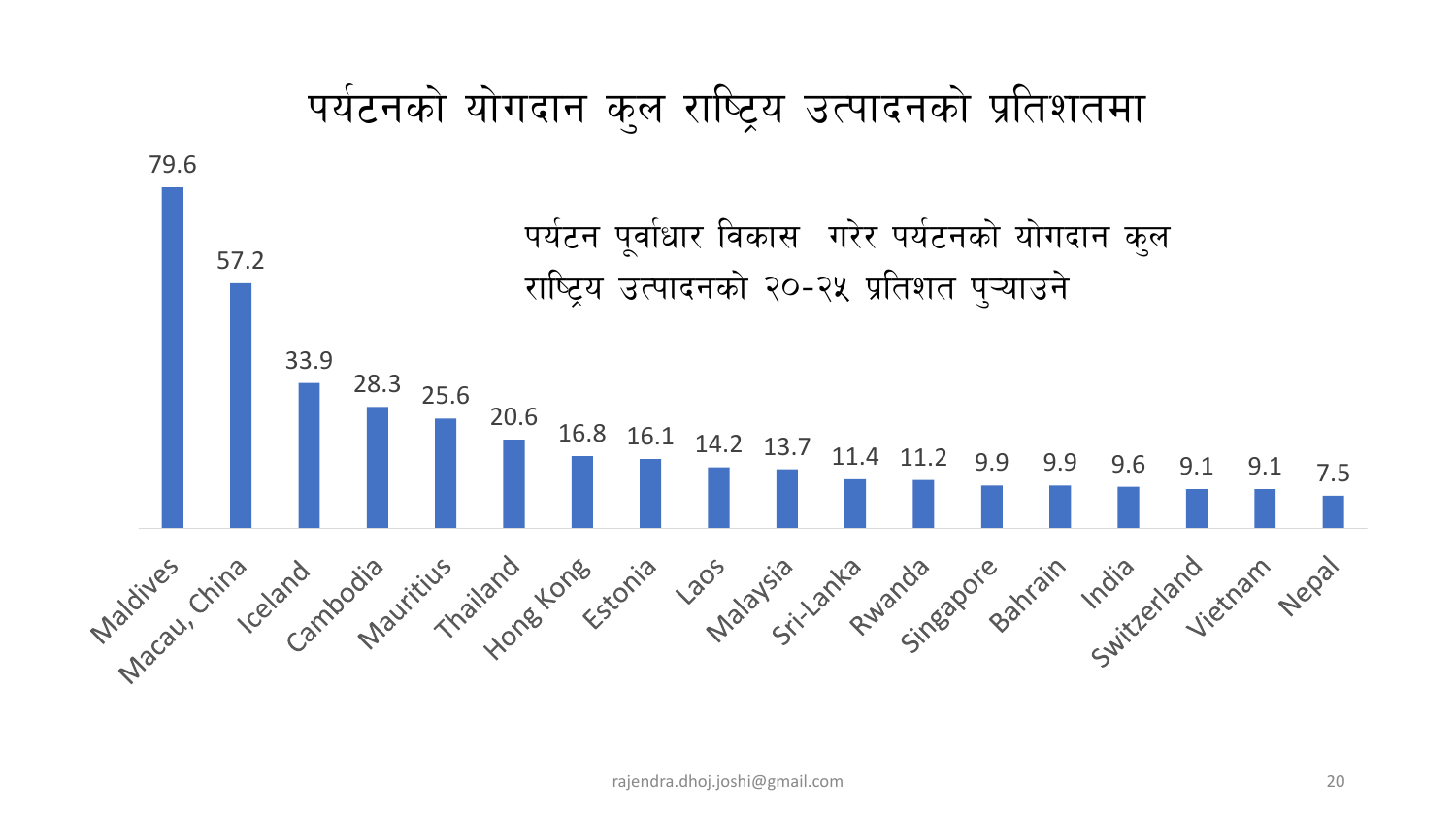## पहाडी विकास

- •नविनतम ज्ञान र प्रविधि प्रयोग गरी पहाडमा समृद्धिको लागि आधारशिला तयार गर्ने
- •कृषी तथा खाद्य प्रविधि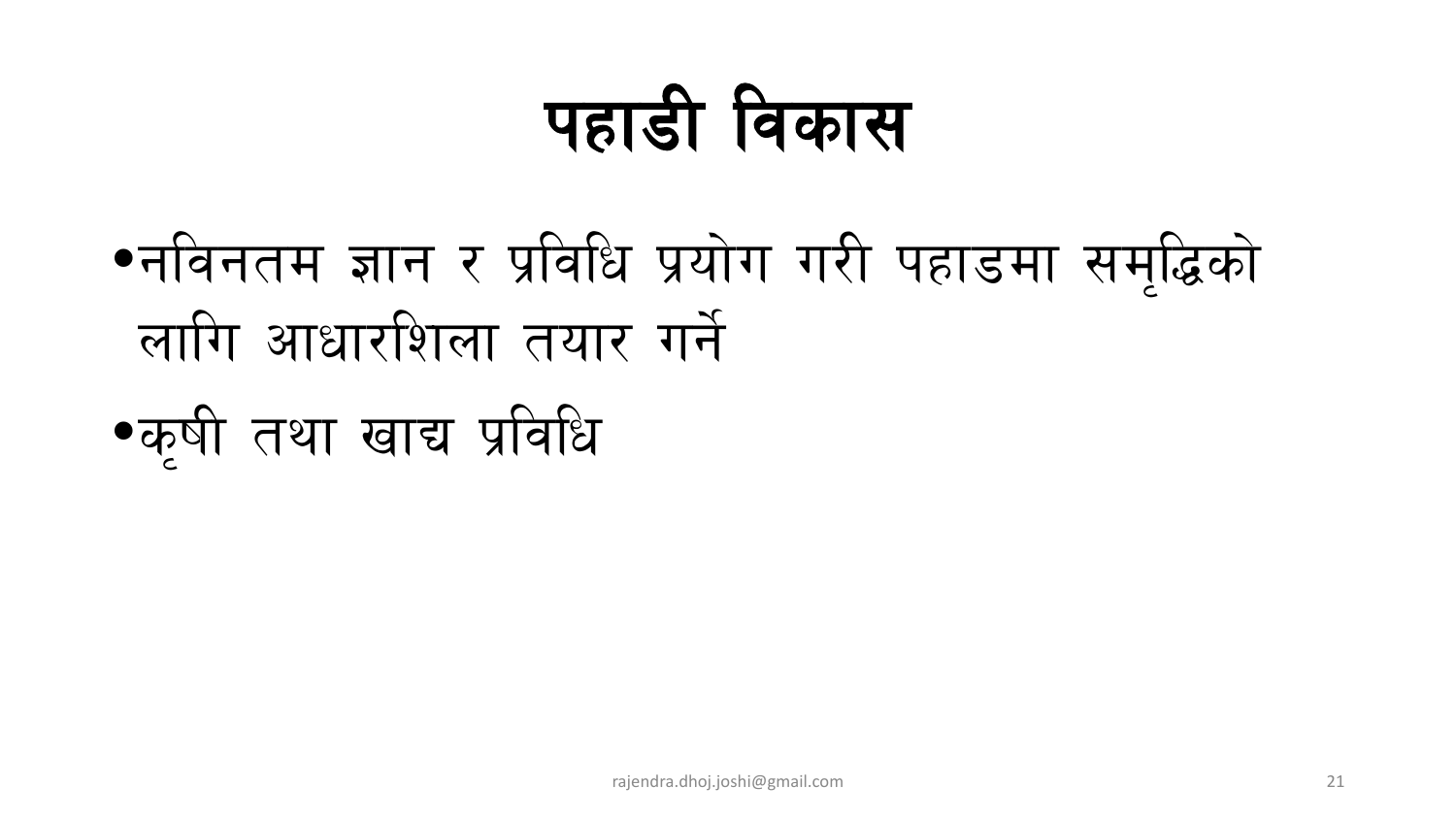•यातायात, विद्युत, उर्जा, संचार, खानेपानी, ढल निकास •जलविद्युत र सौर्य उर्जा सम्बन्धी नविनतम प्रविधि विकास •जल तथा सौर्य उर्जाबाट पेट्रोलिएम पदार्थ विस्थापित गर्ने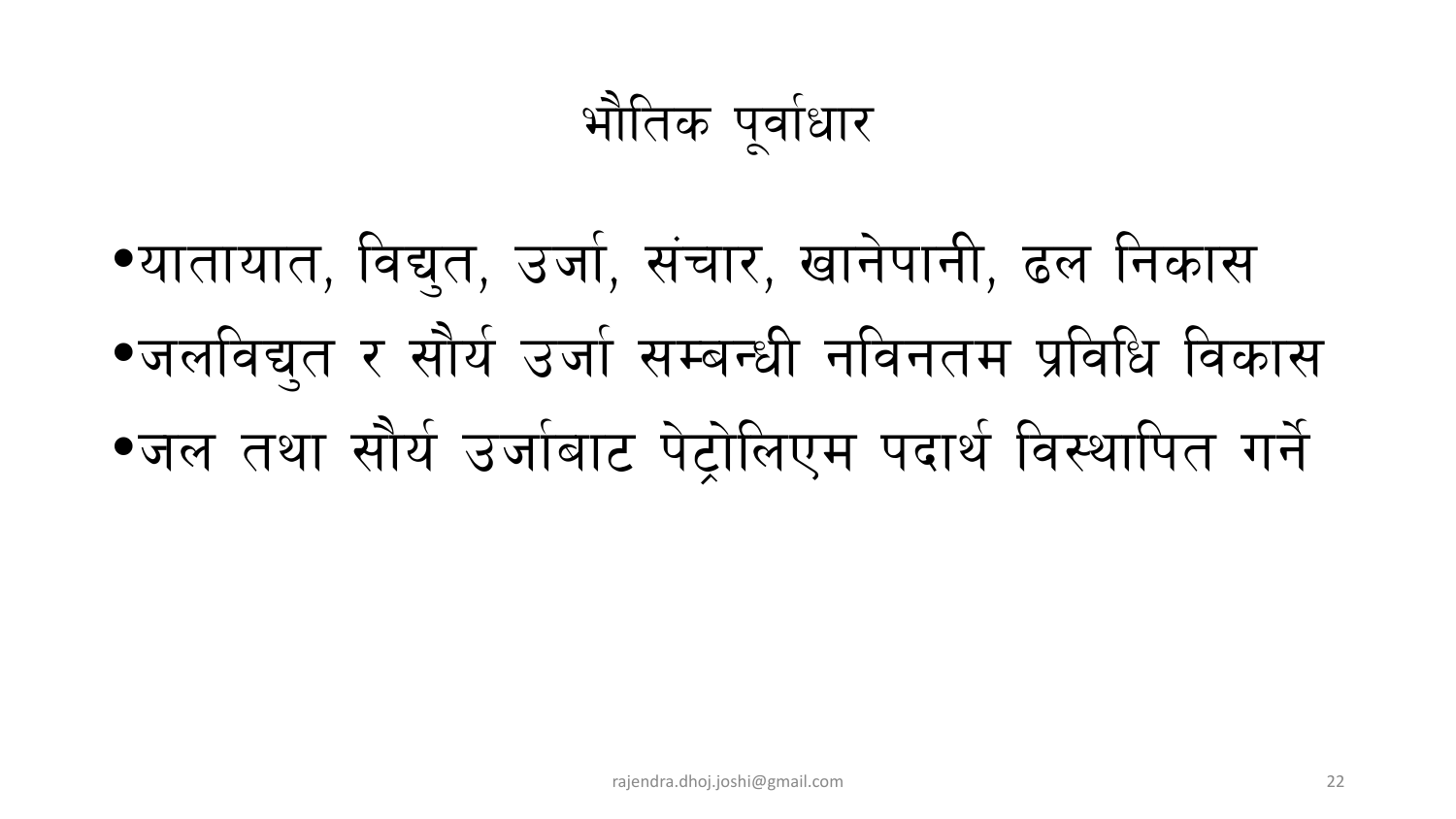## वस्तुहरुको ईन्टरनेट (Internet of Things)

- •ईन्टरनेटको माध्यमबाट भौतिक वस्तुहरुको अनुगमन तथा नियन्त्रण
- इन्टरनेटको माध्यमबाट मुटुको चाल अनुगमन गरेर डाक्टरले बिरामीलाई उपयुक्त औषधी दिएर हृदयघाटबाट बचाउन सक्छ
- मेशिनको चाल अनुगमन गरेर आवश्यकता अनुसार मर्मत गरेर दुर्घटनाबाट जोगाउन सकिन्छ
- घर, गाडी, कार्यालय, शहर, ढ्वानी, मानव, निर्माण स्थल, कारखाना र पसलमा वस्तुहरुको ईन्टरनेट प्रयोगबाट यूएसडलर ३,९०० देखि ११,१०० खरब सम्म बचत हन सक्ने अनुमान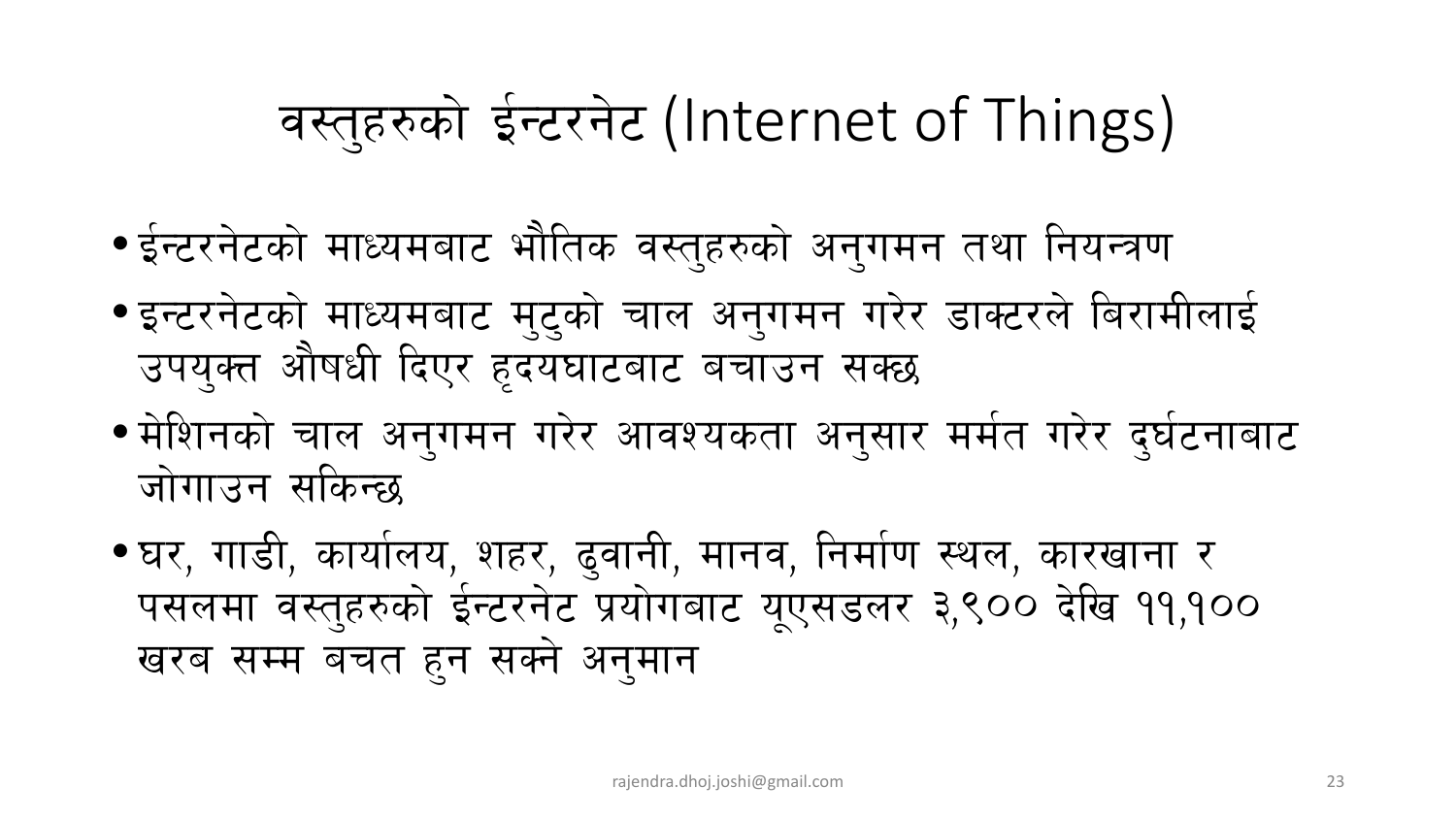कविम बुद्धी

•प्रविधिहरुको त्यस्तो संग्रह जसबाट कम्प्युटरहरुले अनुभव ( तथ्यांक) को आधारमा शिक्न, तर्क गर्न र समस्या समाधान वा कार्य सम्पादन सम्बन्धी निर्णयमा मानवले जस्तै सघाउन सक्छ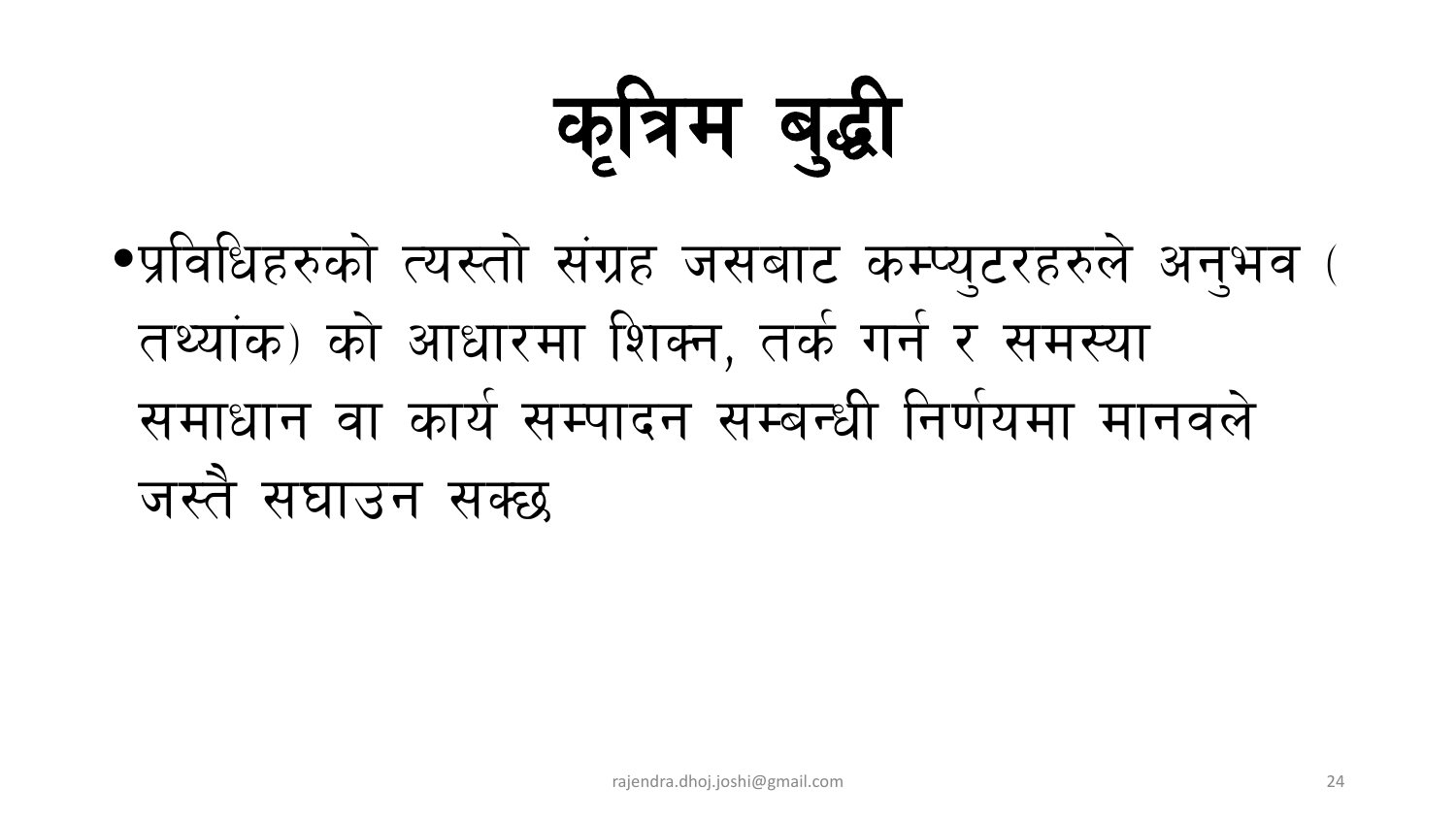